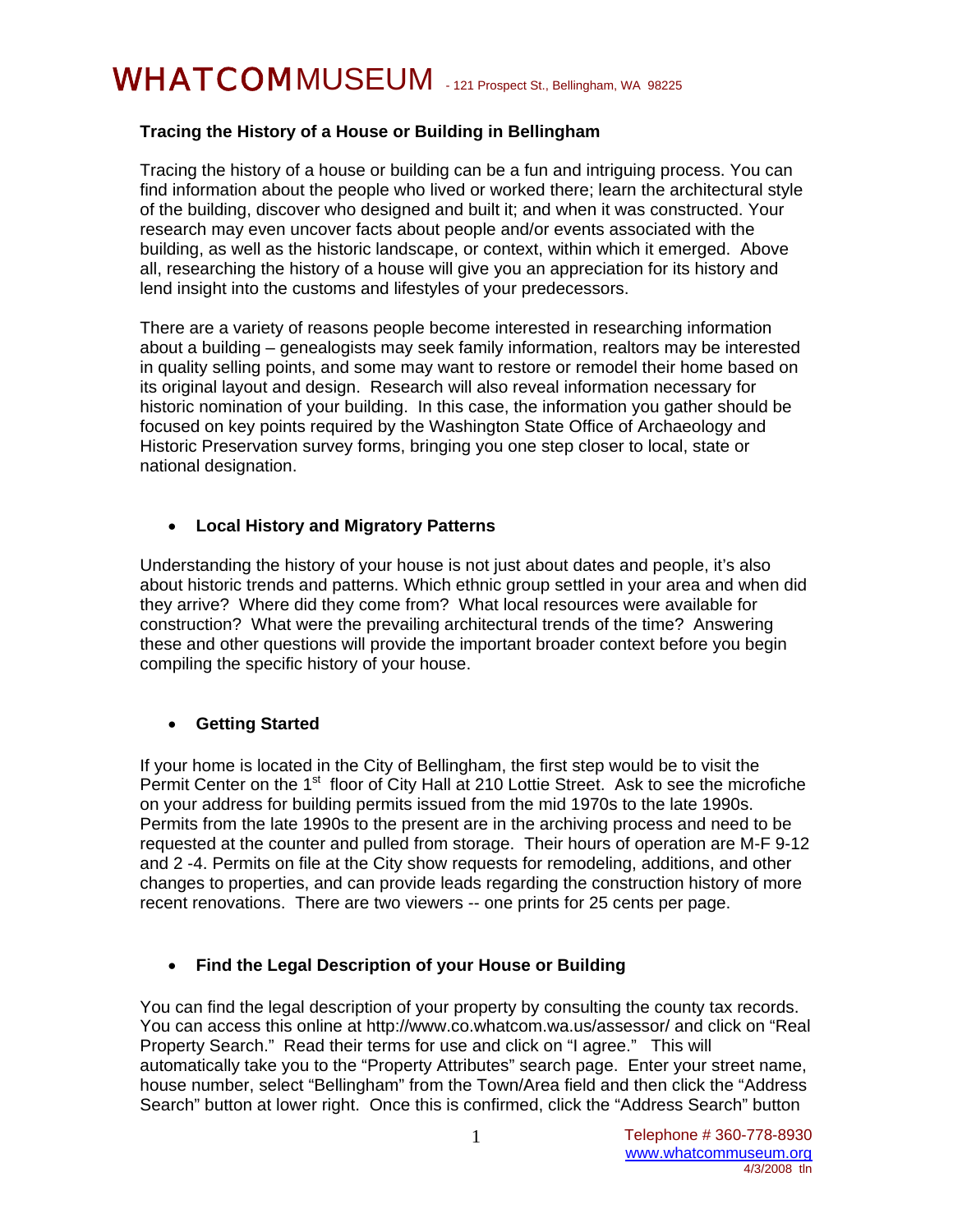# WHATCOMMUSEUM - 121 Prospect St., Bellingham, WA 98225

at the lower right again. You will find your house and others on the same block, with your parcel number listed in blue. Click on your parcel number and, you will access information about the property. (The Whatcom County parcel number is a 16 digit number comprised of the Township, Range and Section and other pertinent numbers.) This "Parcel Summary" contains the Legal Description of your property and includes the plat, block and lot number, enabling you to research additional information by parcel number or legal description. Besides tax history and details, this online resource also has fields at the top of the page for *Appeals/Permits/Sales.* These often provide ownership history from the early 1980s to the present. Additionally, in the *Building Details* field, you can find the (estimated) date of construction, square footage, foundation type, roof type, number of stories, etc.

You can also visit The County Tax Assessor's office on the 1<sup>st</sup> floor of the County Courthouse in downtown Bellingham on Grand Avenue to obtain this information, as well as copies of photographs from the 1930s - 1950s taken for assessment records. These images have been digitized and are on an in-house database that can provide some great views for exterior restoration work.

### • **Tracing the Owners of your Home**

A chain of title can be accomplished with a visit to a title insurance company or a visit to the regional archives. A **chain of title** is the sequence of historical transfers of title to a property, and runs from the present owner back to the original owner of the property. Chicago Title has "Track Books" from 1889 with clean chain of ownership arranged conveniently by piece of property. Availability to the public varies with their business cycles—call ahead. If desired, they will prepare a history of ownership with copies of all deeds for \$50.00. Other title companies have this information on microfiche. You will need the legal description of your property to initiate a title search, and you may be charged a service fee. You can research your own chain of title at the Washington State Regional Archives branch on Bill McDonnell Parkway at Western Washington University.

### • **Tracing the History of your home's Owners and Renters**

You can begin your search with the *R. L. Polk Bellingham City Directories*, which date back to the late 1890s and list the names and occupations of Bellingham residents. Beginning in 1931, directories were cross-referenced so that information can be searched by both address and last name. For example, once you establish who the homeowner was in 1931, you can trace the name (or other names you may have obtained through a title search) backwards and forward in time with the address section – referring to the name section to verify occupation or spouses. It is important to note that prior to 1904, there were two towns on Bellingham Bay – Whatcom and Fairhaven separated by today's Consolidation Avenue. New Whatcom and Fairhaven existed with the same boundaries from 1890 – 1901, and prior to 1890, there were four towns around Bellingham Bay – Whatcom, Sehome, Bellingham and Fairhaven dating back to the 1850s. Street names have also changed over the years, so a working knowledge of the history of your street name is helpful in this search as well. City Directories can be found at the Whatcom Museum, Bellingham Public Library, and the Center for Pacific Northwest Studies at Western Washington University.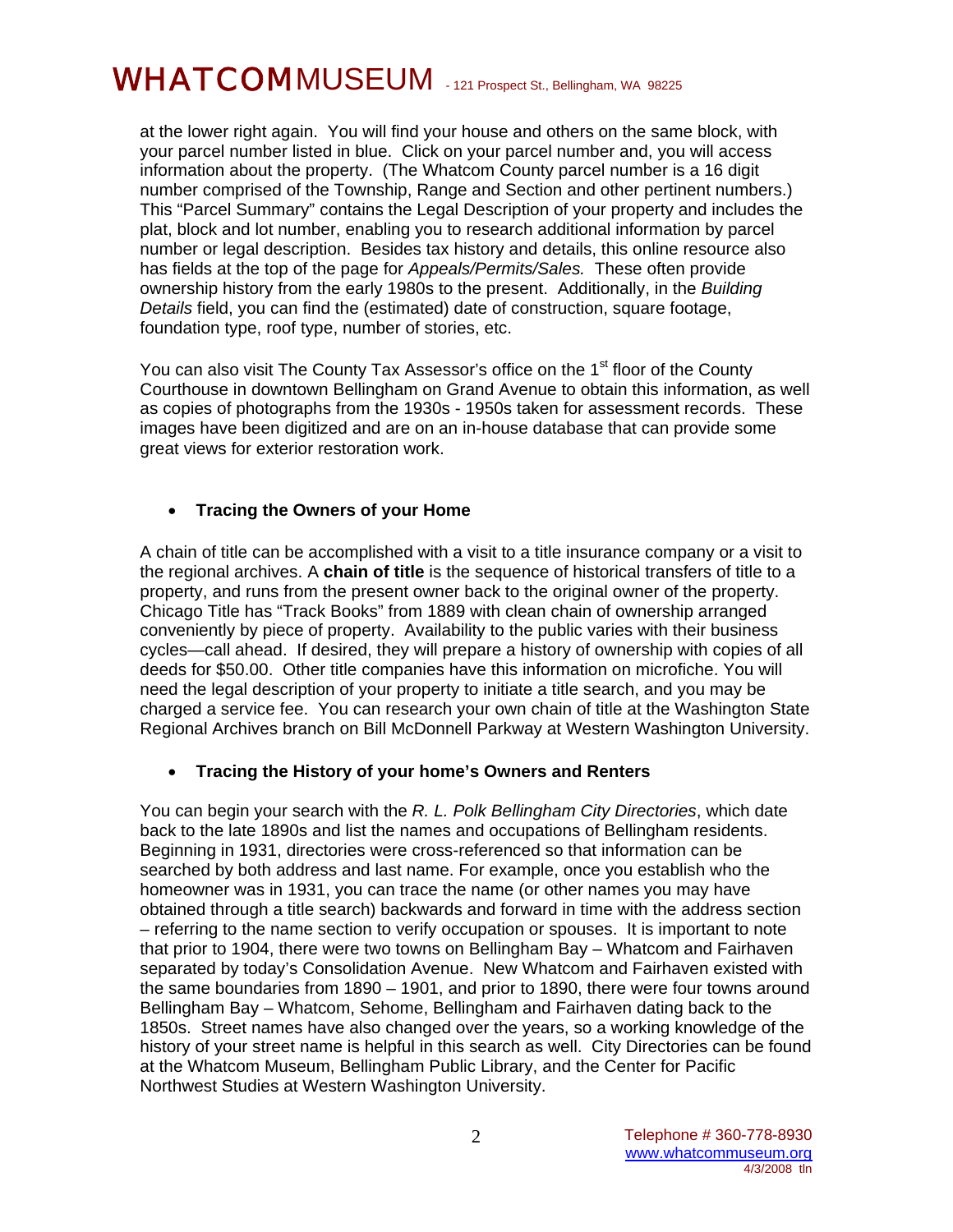# WHATCOMMUSEUM - 121 Prospect St., Bellingham, WA 98225

# • **Where to Look for Sources of Information in Whatcom County**

The following is a check-list of repositories and public offices in Bellingham that you should visit when conducting a house or building history:

- 1. Bellingham Public Library, 210 Central Street, 778-7323 <http://www.bellinghampubliclibrary.org/>
	- Polk City Directories list names, spouses, and occupations of previous owners. Beginning in 1931, cross-indexed with addresses.
	- Sanborn Fire Insurance Maps (microfilm and bound volumes) for various years provide structural data of properties in "footprint" format.
	- Local history collection provides community history, town leaders, etc.
	- Bellingham newspapers on microfilm are the diaries of the community and its early pioneers with social events, legal entanglements, and obituaries.
	- Bellingham Herald (microfilm) includes special real estate features for many houses (a partial index is available at the Reference Desk of the main library).
	- Guidebooks for researching your home's history
	- Census data on previous owners<http://www.heritagequestonline.com/index>
- 2. Whatcom Museum's Photo Archives Research Room, 201 Prospect St., 778-8952 <http://www.whatcommuseum.org/>
- 3. Washington State Archives Northwest Regional Branch, Western Washington University, corner of 25<sup>th</sup> and Bill McDonnell Parkway, 650-7934 [http://www.secstate.wa.gov/archives/archives\\_northwest.aspx](http://www.secstate.wa.gov/archives/archives_northwest.aspx)
	- Building permits issued after 1926
	- Historic deed books with "inverted index".
	- Historic tax assessment records
	- Probate records of previous owners (requires death date—available at the Bellingham Public Library)
- 4. Center for Pacific Northwest Studies, Western Washington University, corner of 25<sup>th</sup> and Bill McDonnell Parkway, 650-7747 <http://www.acadweb.wwu.edu/cpnws/>
	- Photograph Collection (though houses are usually not the main feature)
	- Map Collection (original plat maps and historic features)
	- Michael Sullivan Collection (inventories by neighborhood)
- 5. Church of Jesus Christ of Latter-Day Saints -- Family History Center, 2925 James Street, 738-1849
- 6. City of Bellingham Permit Center, 2nd Floor, 210 Lottie Street, 778-8300
- 7. Whatcom County Tax Assessor's Office, 1<sup>st</sup> Floor, 311 Grand Avenue, 676-6790
- 8. Family members of previous occupants